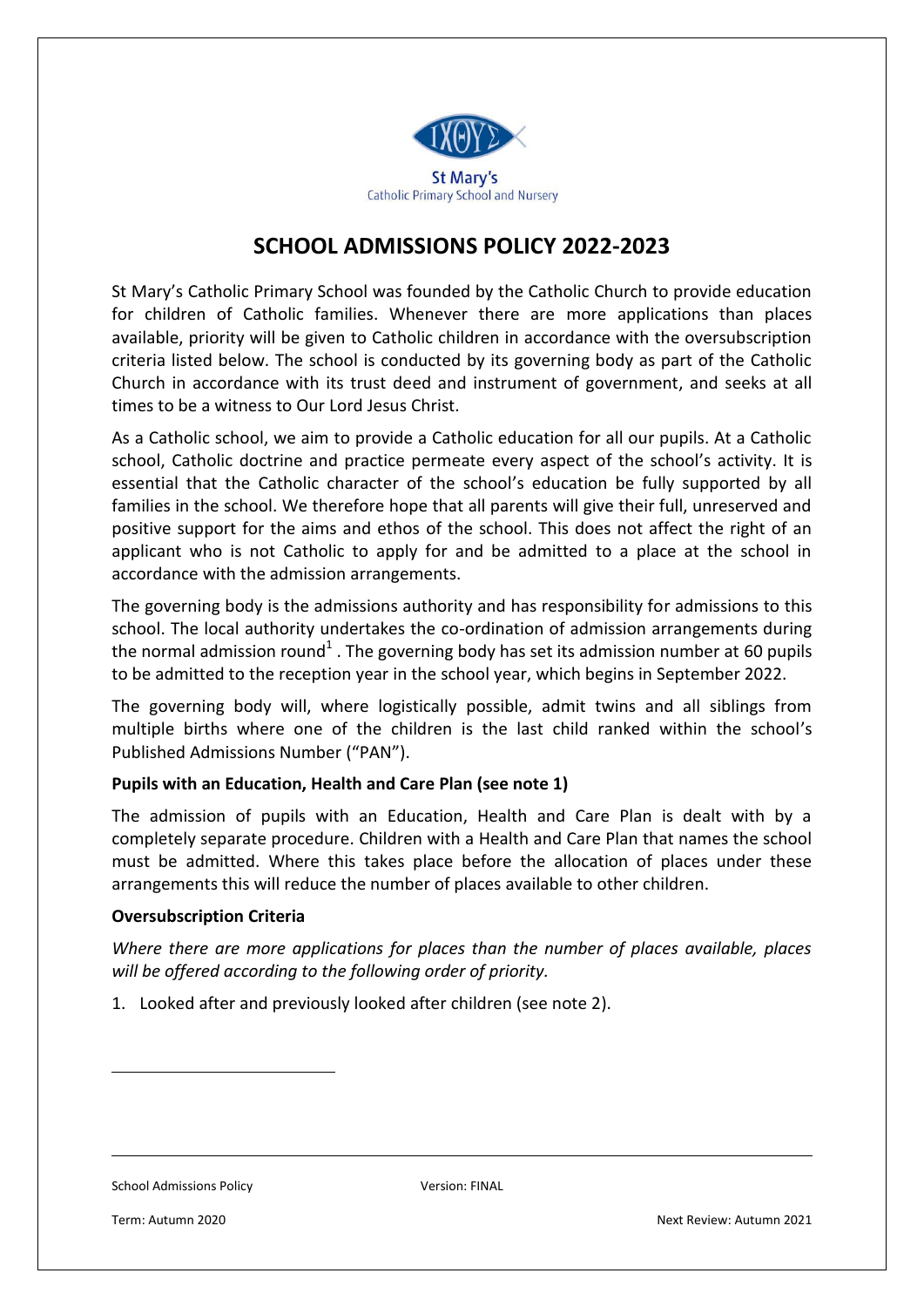- 2. Catholic children who are resident in the parish of St Mary's of the Immaculate Conception, Crewe (see notes 3 & 11).
- 3. Catholic children for whom St Mary's is the nearest Catholic school (see notes 3 & 11).
- 4. Other Catholic children (see note 3).
- 5. Catechumens and members of an Eastern Christian Church (see notes 4 & 5).
- 6. Children of other Christian denominations whose membership is evidenced by a minister of religion (see note 6).
- 7. Children of other faiths whose membership is evidenced by a religious leader (see note 7).
- 8. Any other children.

# **Within each of the categories listed above, the following provisions will be applied in the following order.**

- (i) Where evidence is provided at the time of application of an exceptional social, medical or pastoral need of the child which can most appropriately be met at this school, the application will be placed at the top of the category in which the application is made. (see note 10)
- (ii) The attendance of a brother or sister at the school at the time of enrolment will increase the priority of an application within each category so that the application will be placed at the top of the category in which the application is made after children in (i) above (see note 8).

# **Tie Break**

Priority will be given to children living closest to the school determined by the shortest distance. Distances are calculated on the basis of a straight-line measurement between the front door of the child's home address (including the community entrance to flats) and the main entrance of the school, using the local authority's computerised measuring system. In the event of distances being the same for two or more children where this would determine the last place to be allocated, random allocation will be carried out and supervised by a person independent of the school. All the names will be entered into a hat and the required number of names will be drawn out.

# **Application Procedures and Timetable**

To apply for a place at this school in the normal admission round 2, you must complete a Common Application Form available from the local authority in which you live.

You will be advised of the outcome of your application on  $16<sup>th</sup>$  April or the next working day, by the local authority on our behalf. If you are unsuccessful (unless your child gained a place at a school you ranked higher) you will be informed and you have the right of appeal to an independent appeal panel.

School Admissions Policy **Version: FINAL** 

.<br>-

 $2$  This is for admission to the school at the start of the school year in September and not for applications made in-year.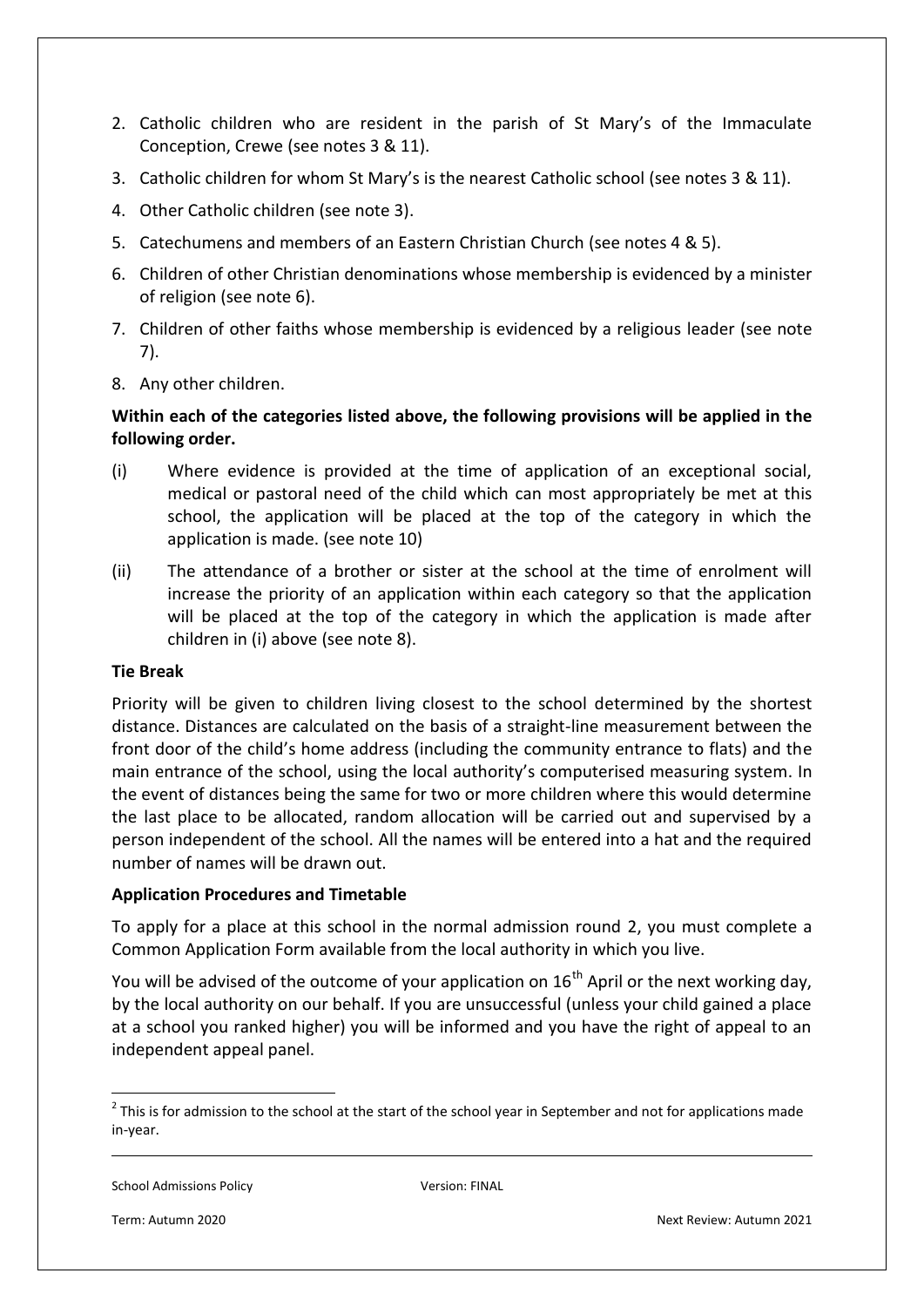For a child to be considered under Criteria 2 to 7, supporting evidence will be required. *If you do not provide the supporting documentation, your child will not be placed in criteria 2 to 7 which this is likely to affect your child's chance of being offered a place.* 

**All applications which are submitted on time will be considered at the same time and after the closing date for admissions which is 15th January 2023.** 

### **Late Applications**

Late applications will be administered in accordance with your home Local Authority Primary Co-ordinated Admissions Scheme. You are encouraged to ensure that your application is received on time.

# **Admission of Children Below Compulsory School Age and Deferred Entry**

A child is entitled to a full-time place in the September following their fourth birthday. A child's parents may defer the date at which their child, below compulsory school age, is admitted to the school, until later in the school year but not beyond the point at which they reach compulsory school age, or beyond the beginning of the final term of the school year for which an offer was made. A child may take up a part-time place later in the school year, but not beyond the point at which the child reaches compulsory school age. Upon receipt of the offer of a place a parent should notify the school, as soon as possible, that they wish to either defer their child's entry to the school or take up a part-time place.

#### **Admission of Children outside their Normal Age Group**

A request may be made for a child to be admitted outside of their normal age group, for example, if the child is gifted and talented or has experienced problems such as ill health. In addition, the parents of a summer born child, i.e. a child born between 1st April and 31st August, may request that the child be admitted out of their normal age group, to reception rather than year 1.

Any such request should be made in writing to the Head Teacher at St Mary's, Dane Bank Avenue Crewe Cheshire CW2 8AD at the same time as the admission application is made. The governing body will make its decision about the request based on the circumstances of each case and in the best interests of the child. In addition to taking into account the views of the Head Teacher, including the Head teacher's statutory responsibility for the internal organisation, management and control of the school, the governing body will take into account the views of the parents and of appropriate medical and education professionals, as appropriate.

#### **Waiting Lists**

In addition to their right of appeal, unsuccessful children will be offered the opportunity to be placed on a waiting list. This waiting list will be maintained in order of the oversubscription criteria set out above and *not* in the order in which applications are received or added to the list. Waiting lists for admission will operate throughout the school year. The waiting list will be held open until the last day of the summer term.

**Inclusion in the school's waiting list does not mean that a place will eventually become available.** 

School Admissions Policy **Version: FINAL** 

Term: Autumn 2020 Next Review: Autumn 2021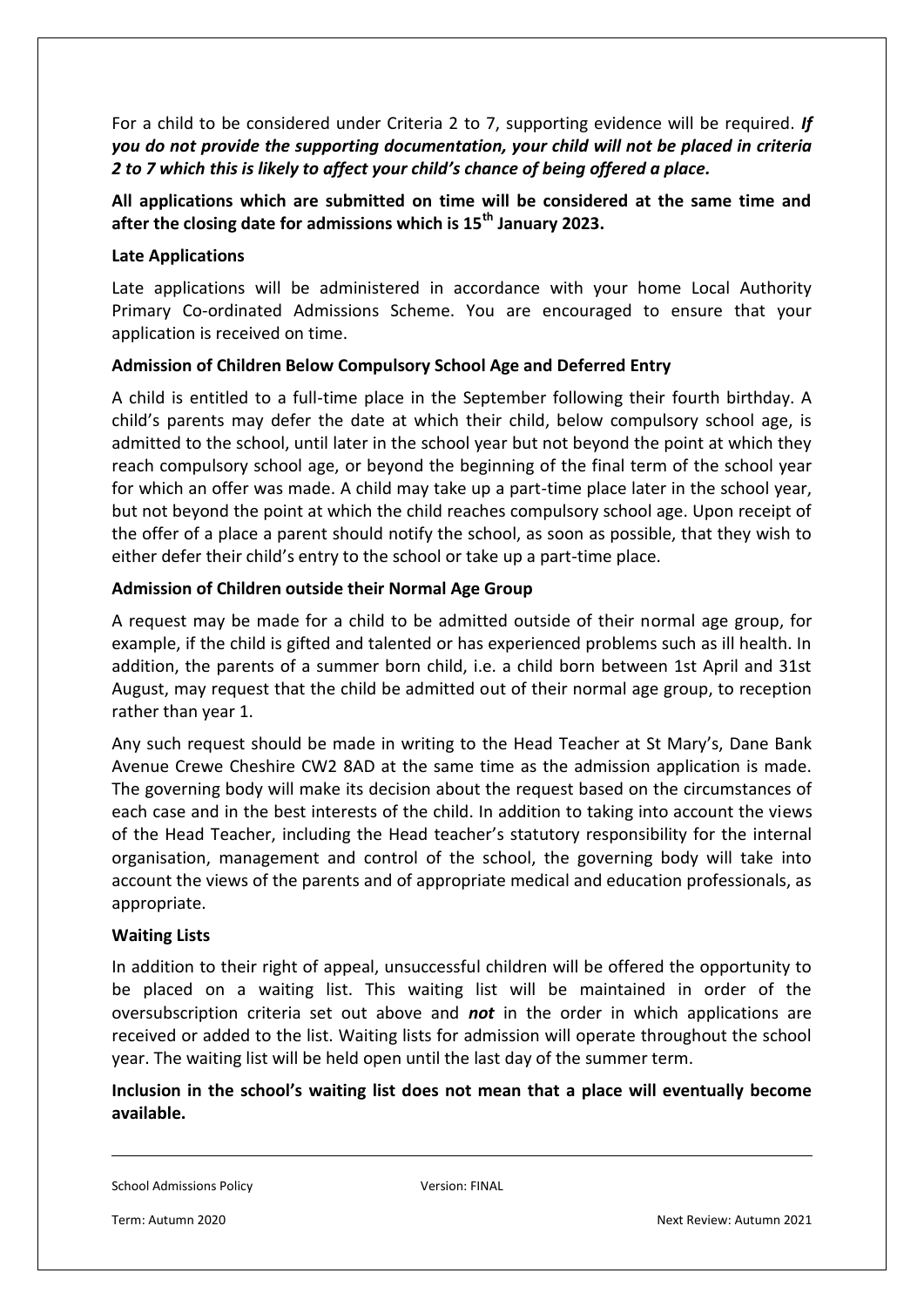### **In-Year Applications**

An application can be made for a place for a child at any time outside the admission round and the child will be admitted where there are available places. Application should be made to the school by contacting Cheshire East using the following link: <https://www.cheshireeast.gov.uk/schools/admissions/in-year-applications.aspx>

Where there are places available but more applications than places, the published oversubscription criteria, as set out above, will be applied.

If there are no places available, the child will be added to the waiting list (see above).

You will be advised of the outcome of your application in writing, and you have the right of appeal to an independent appeal panel.

#### **Fair Access Protocol**

The school is committed to taking its fair share of children who are vulnerable and/or hard to place, as set out in locally agreed protocols. Accordingly, outside the normal admission round the governing body is empowered to give absolute priority to a child where admission is requested under any locally agreed protocol. The governing body has this power, even when admitting the child would mean exceeding the published admission number (subject to the infant class size exceptions).

#### **Nursery**

For children attending the school's nursery, application to the reception class of the school must be made in the normal way, to the home local authority. Attendance at the school's nursery does not automatically guarantee that a place will be offered at the school.

**The governing body reserves the right to withdraw the offer of a place or, where a child is already attending the school, the place itself, where it is satisfied that the offer or place was obtained by deception.** 

# *Notes (these notes form part of the oversubscription criteria)*

- 1. An Education, Health and Care Plan is a plan made by the local authority under section 37 of the Children and Families Act 2014, specifying the special educational provision required for a child.
- 2. A 'looked after child' has the same meaning as in section 22(1) of the Children Act 1989, and means any child who is (a) in the care of a local authority or (b) being provided with accommodation by them in the exercise of their social services functions (e.g. children with foster parents) at the time of making application to the school.

A 'previously looked after child' is a child who was looked after, but ceased to be so because he or she was adopted, or became subject to a child arrangements order or special guardianship order. Included in this definition are those children who appear (to the governing body) to have been in state care outside of England and who ceased to be in state care as a result of being adopted.

3. 'Catholic' means a member of a Church in full communion with the See of Rome. This includes the Eastern Catholic Churches. This will normally be evidenced by a certificate

School Admissions Policy **Version: FINAL**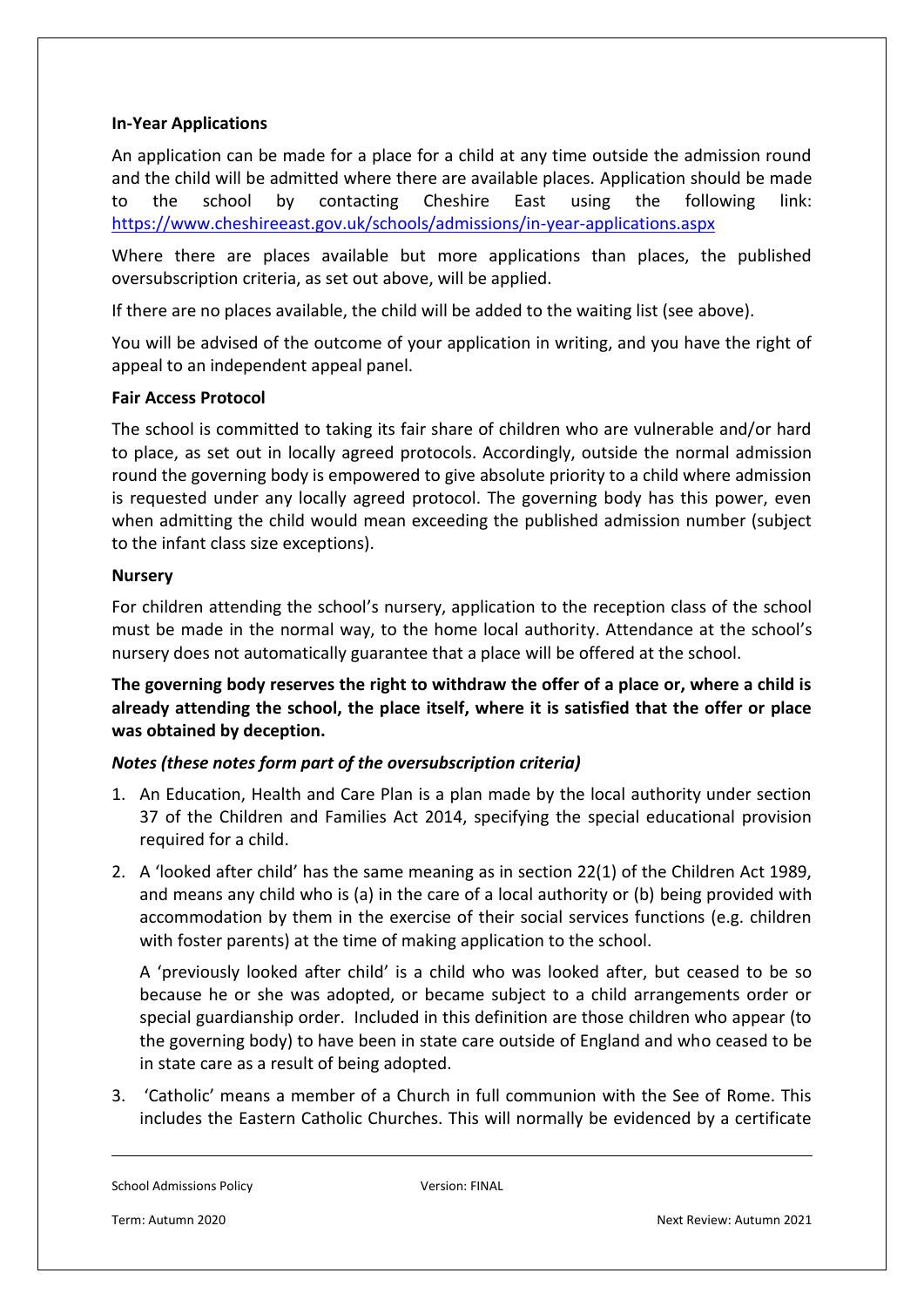of baptism in a Catholic Church or a certificate of reception into the full communion of the Catholic Church. For the purposes of this policy, it includes a looked after child who is part of a Catholic family where a letter from a priest demonstrates that the child would have been baptised or received if it were not for their status as a looked after child (e.g. a looked after child in the process of adoption by a Catholic family).

For a child to be treated as Catholic, evidence of Catholic baptism or reception into the Church will be required. Those who have difficulty obtaining written evidence of baptism should contact their Parish Priest [who, after consulting with the Diocese, will decide how the question of baptism is to be resolved and how written evidence is to be produced in accordance with the law of the Church].

- 4. 'catechumen' means a member of the catechumenate of a Catholic Church. This will normally be evidenced by a certificate of reception into the order of catechumens.
- 5. 'Eastern Christian Church' includes Orthodox Churches, and is normally evidenced by a certificate of baptism or reception from the authorities of that Church.
- 6. "children of other Christian denominations" means children who belong to other churches and ecclesial communities which, acknowledge God's revelation in Christ, confess the Lord Jesus Christ as God and Saviour according to the Scriptures, and, in obedience to God's will and in the power of the Holy Spirit commit themselves: to seek a deepening of their communion with Christ and with one another in the Church, which is his body; and to fulfil their mission to proclaim the Gospel by common witness and service in the world to the glory of the one God, Father, Son and Holy Spirit. An ecclesial community which on principle has no credal statements in its tradition, is included if it manifests faith in Christ as witnessed to in the Scriptures and is committed to working in the spirit of the above.

All members of Churches Together in England and CYTÛN are deemed to be included in the above definition, as are all other churches and ecclesial communities that are in membership of any local Churches Together Group (by whatever title) on the above basis.

- 7. "children of other faiths" means children who are members of a religious community that does not fall within the definition of 'other Christian denominations' at 6 above and which falls within the definition of a religion for the purposes of charity law. The Charities Act 2011 defines religion to include:
	- A religion which involves belief in more than one God, and
	- A religion which does not involve belief in a God.

Case law has identified certain characteristics which describe the meaning of religion for the purposes of charity law, which are characterised by a belief in a supreme being and an expression of belief in that supreme being through worship.

8. 'brother or sister' includes:

School Admissions Policy **Version: FINAL**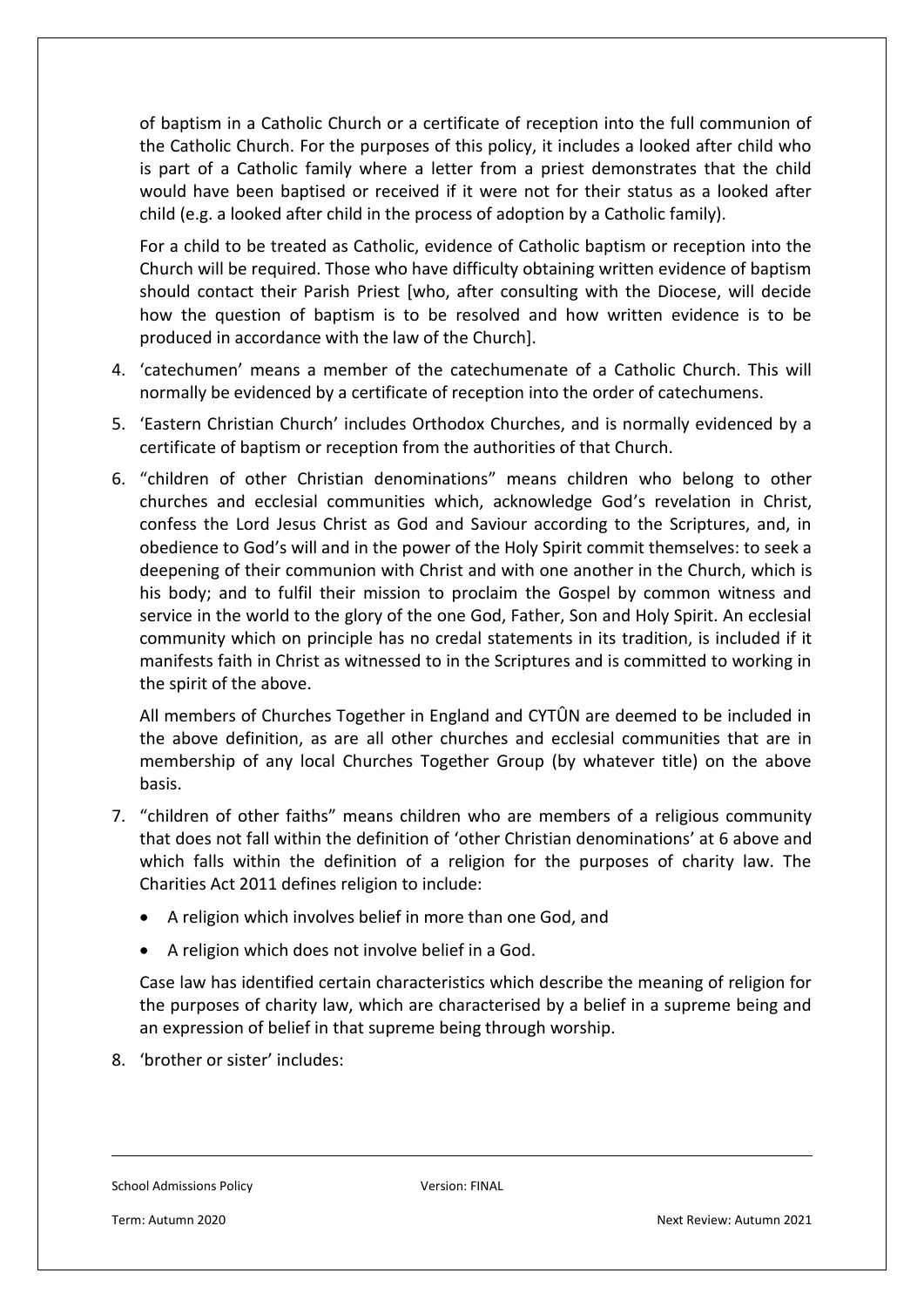- (i) all natural brothers or sisters, half brothers or sisters, adopted brothers or sisters, stepbrothers or sisters, foster brothers or sisters, whether or not they are living at the same address; and
- (ii) the child of a parent's partner where that child lives for at least part of the week in the same family unit at the same home address as the child who is the subject of the application.

A 'parent' means all natural parents, any person who is not a parent but has parental responsibility for a child, and any person who has care of a child.

- 9. For the purposes of this policy, parish boundaries are as shown on the map below and will be applied to the admission arrangements for 2022/2023
- 10. A child's "home address" refers to the address where the child usually lives with a parent or carer, and will be the address provided in the Common Application Form ("CAF"). Where parents have shared responsibility for a child, and the child lives for part of the week with each parent, the home address will be the address given in the CAF, provided that the child resides at that address for any part of the school week.